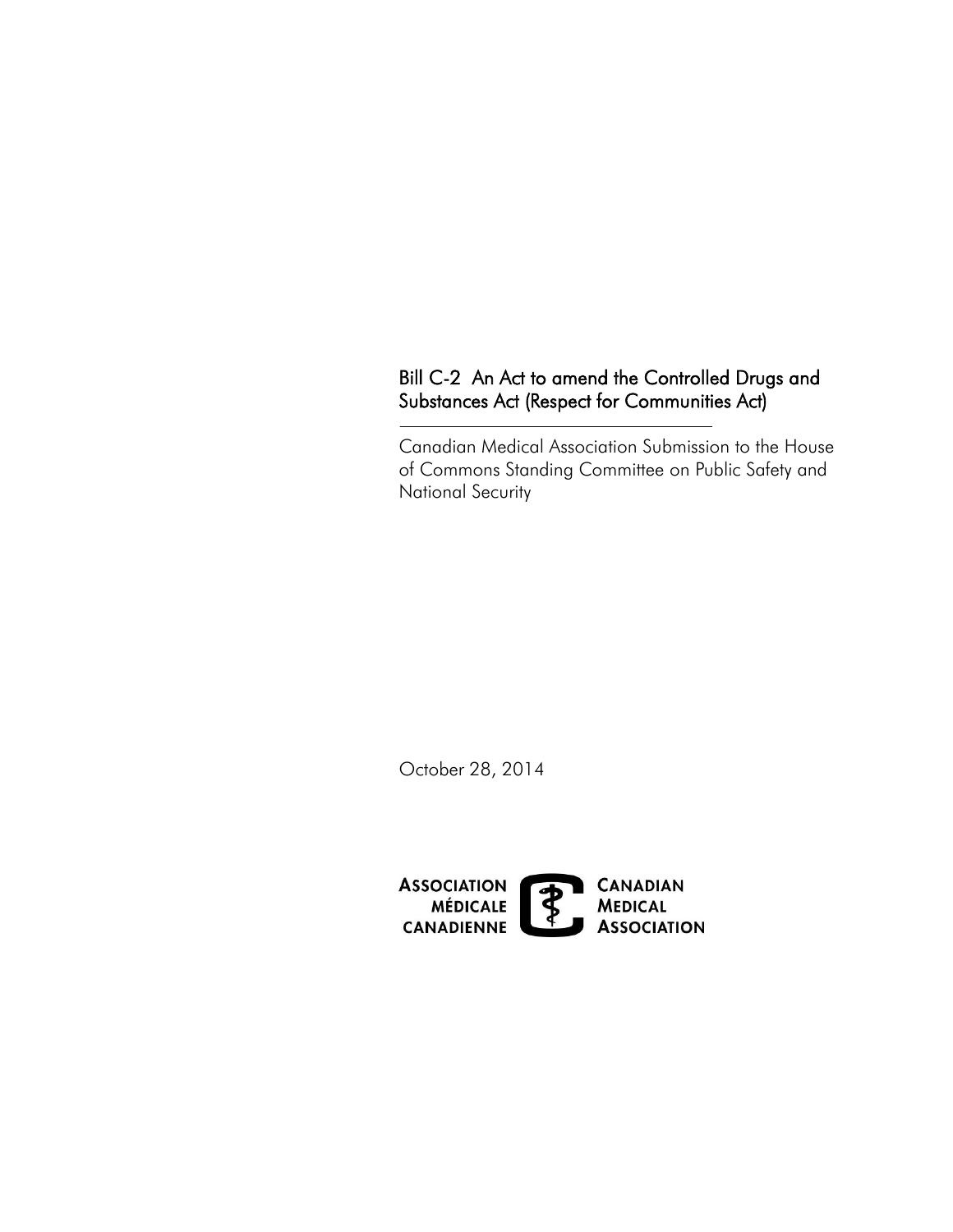The Canadian Medical Association (CMA) is the national voice of Canadian physicians. Founded in 1867, CMA's mission is to help physicians care for patients.

On behalf of its more than 82,000 members and the Canadian public, CMA performs a wide variety of functions. Key functions include advocating for health promotion and disease prevention policies and strategies, advocating for access to quality health care, facilitating change within the medical profession, and providing leadership and guidance to physicians to help them influence, manage and adapt to changes in health care delivery.

The CMA is a voluntary professional organization representing the majority of Canada's physicians and comprising 12 provincial and territorial divisions and 51 national medical organizations.

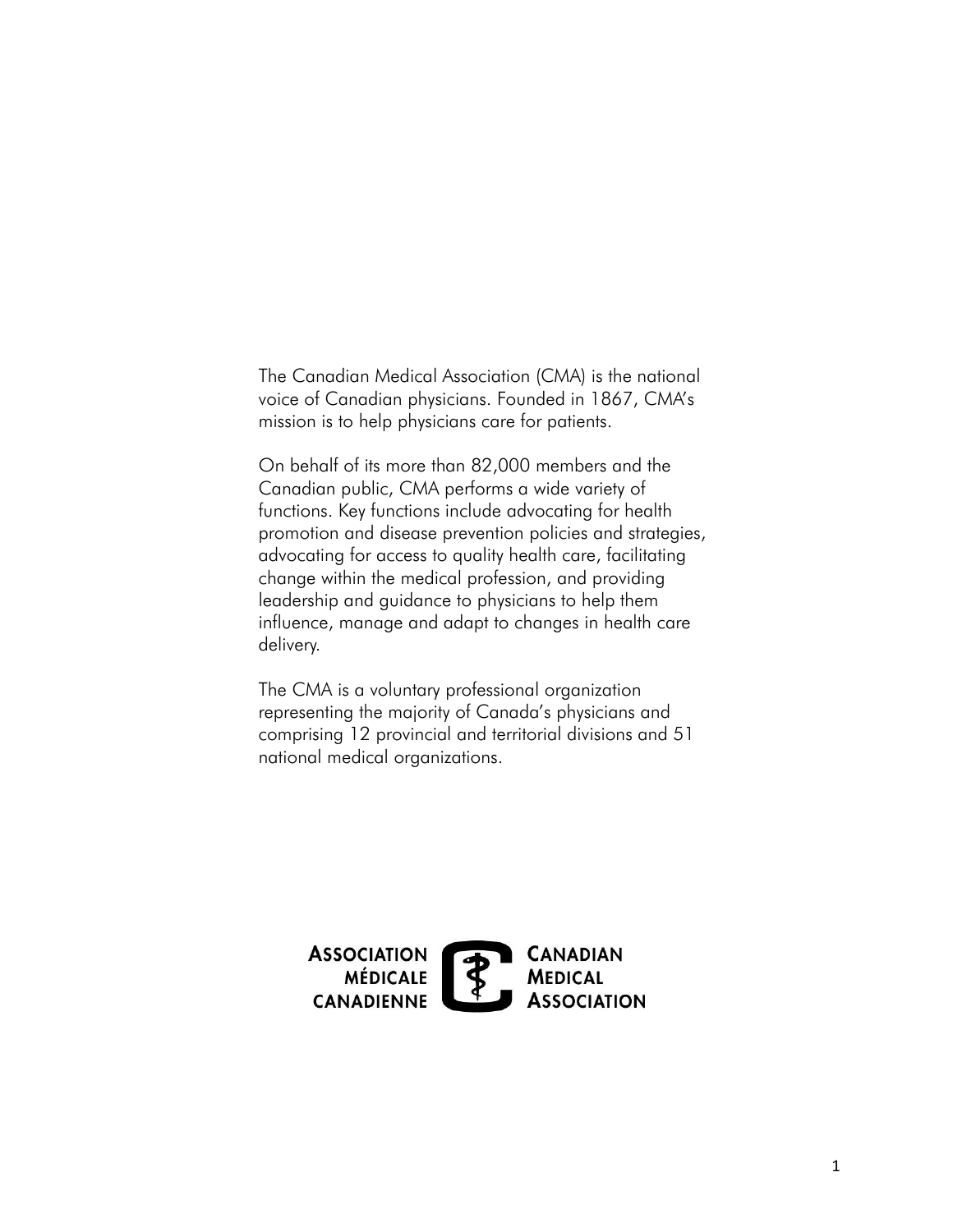The Canadian Medical Association (CMA) provides this brief for consideration as part of  C-2, *An Act to amend the Controlled Drugs and Substances Act (Respect for Communities*  House of Commons Standing Committee on Public Safety and National Security's study of Bill *Act)[.1](#page-7-0)* 

 Prior to a discussion on CMA's position regarding the substance of Bill C-2, the CMA firstly recommends that legislation pertaining to harm reduction services requires study by parliamentary committees responsible for health or social matters in addition to public safety.

 Bill C-2 (formerly Bill C-65) is subsequent to the 2011 unanimous ruling of the Supreme Vancouver's supervised injection site. The Supreme Court ordered that the federal Court of Canada<sup>2</sup> that recognized the significant evidence on the benefits of Insite, government grant the exemption for medical and scientific purposes to Insite.

 discretion of the Minister of Health, with the provision that the Minister seek to strike the appropriate balance between the public health and public safety goals, and suggests the The ruling left decisions regarding future applications for exemptions to the Controlled Drugs and Substances Act (CDSA) for Insite and other potential supervised injection sites up to the decision be based on five elements: "evidence, if any, on the impact of such a facility on crime rates, the local conditions indicating a need for such a supervised injection site, the regulatory structure in place to support the facility, the resources av[aila](#page-7-2)ble to support its maintenance and expressions of community support or opposition." <sup>3</sup>

In response, the Minister of Health proposed Bill C-2, which amends the CDSA to include section 56.1, and provides a federal regulatory framework for supervised consumption sites.<sup>\*</sup>

 CMA is deeply concerned with the proposed legislation, as it has the potential to create unnecessary obstacles and burdens that would ultimately deter the creation of new supervised consumption sites, even in municipalities where the need and cost-effectiveness has been well researched and the health and safety benefits clearly established. Moreover, it does not strike the appropriate balance between public health and public safety, as is the spirit and intent of the Supreme Court of Canada ruling on Insite. This will make the renewal of exemptions for Insite, the very facility which the Supreme Court ruled "saves lives", very difficult.

### Public health approach to addiction

 $\overline{\phantom{a}}$ 

Addiction should be recognized and treated as a serious, chronic and relapsing medical condition for which there are effective treatments. The CMA has long called for a comprehensive national drug strategy that addresses addiction, and includes prevention, treatment, harm reduction and enforcement components.

Public health objectives in addressing addictions will vary depending upon the circumstances:

 \* "Supervised consumption site" is the term used in Bill <sup>C</sup>-2, section 56.1, and defined as "a location specified in the terms and conditions of an exemption, granted by the Minister under subsection (2) for a medical purpose, that allows any person or class of persons described in the exemption to engage in certain activities in relation to an illicit substance within a supervised and controlled environment." The Supreme Court of Canada and other documents use terms such as "supervised injection site" "supervised injection services", "drug consumption rooms" or "safer injection site". In the literature, supervised consumption sites could also include supervised inhalation services.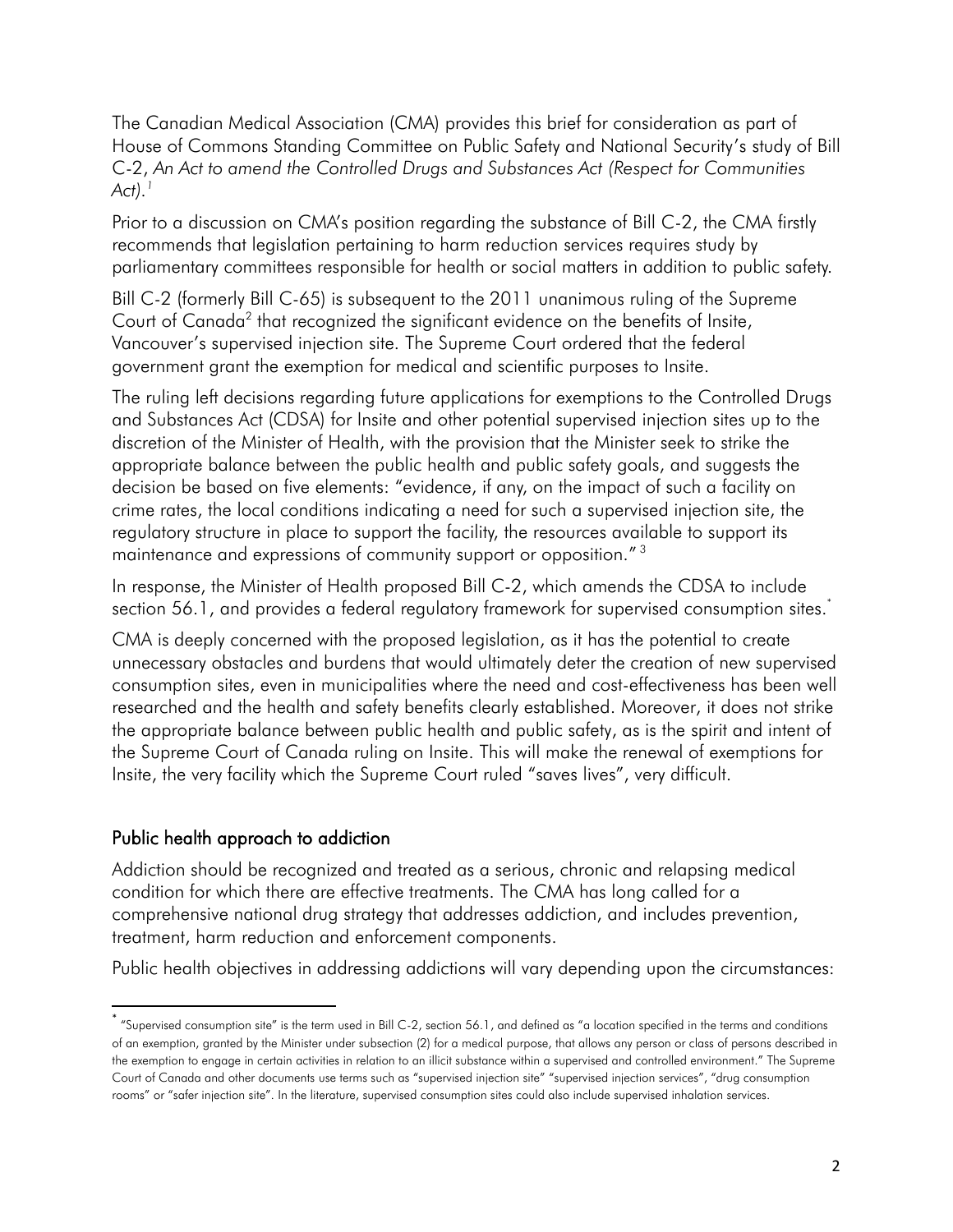assisting those who continue to use drugs to do so in such a manner as to reduce the risk of adverse effects (e.g. needle distribution program). preventing drug use in those who have not initiated use (e.g. pre-teens); avoiding use in circumstances associated with a risk of adverse outcomes (e.g. drug use and driving motor vehicle); assisting those who wish to stop using drugs (e.g. treatment, rehabilitation); and

reduction and treatment, keeping individuals out of the criminal justice system.<sup>5</sup> Despite drug use being primarily a health and social issue, the focus of the federal National Anti-Drug Strategy is heavily skewed towards a criminal justice approach, as evidenced by a recent evaluation.<sup>4</sup> This approach does not address the determinants of drug use, treat addictions, or reduce the harms associated with drug use. Other models are more effective in achieving the desired objectives and more investments need to be made in prevention, harm

 and society at large, is essential. Drug use is a complex issue, and collaboration among health and public safety professionals,

## Harm reduction is part of health practice

 Harm reduction is not restricted to services for people who use drugs; it is an approach that is consequences of driving or cycling – regardless of who is at fault. Many medications do not adopted routinely in every health and social program. For example, seat belts, air bags and helmets are encouraged and even mandated to reduce some of the possible harmful cure diseases, and are essential to prevent complications. An example is the use of insulin by people with diabetes.<sup>6</sup> There are many programs created to reduce the harms created by alcohol, a legal substance that contributes to a significant burden of disease, disability and deaths. Examples include low risk drinking guidelines, designated driver or alternate driver programs for drinkers, graduated licenses and changes in the hours of liquor stores to reduce the use of non-beverage alcohol.<sup>7</sup> While the risk is still present, this approach reduces harms.

Harm reduction related to psychoactive substances, "refers to policies, programmes and practices that aim primarily to reduce the adverse health, social and economic consequences of the use of legal and illegal psychoactive drugs without necessarily reducing drug consumption. Harm reduction benefits people who use drugs, their families and the community".[8](#page-7-7) They are part of a comprehensive approach which also includes abstinencebased programs.

physicians to promote fair access to health care resources". $^\circ$ The CMA fully supports harm reduction strategies as they aim to reduce mortality and morbidity even in the face of continued exposure to a potentially harmful substance. Addiction is an illness, and harm reduction is a clinically mandated and ethical method of care and treatment. Physicians must treat patients as a matter of good medical practice and ethical obligation, whether the patient is believed to contribute to his or her injury or not. Section 31 of CMA's *Code of Ethics* provides that all physicians must "recognize the responsibility of

 and have the purpose of promoting health and safety. These strategies were developed in Harm reduction information, services and interventions are respectful and non-judgmental, response to critical situations and high costs to the health, social and criminal justice systems.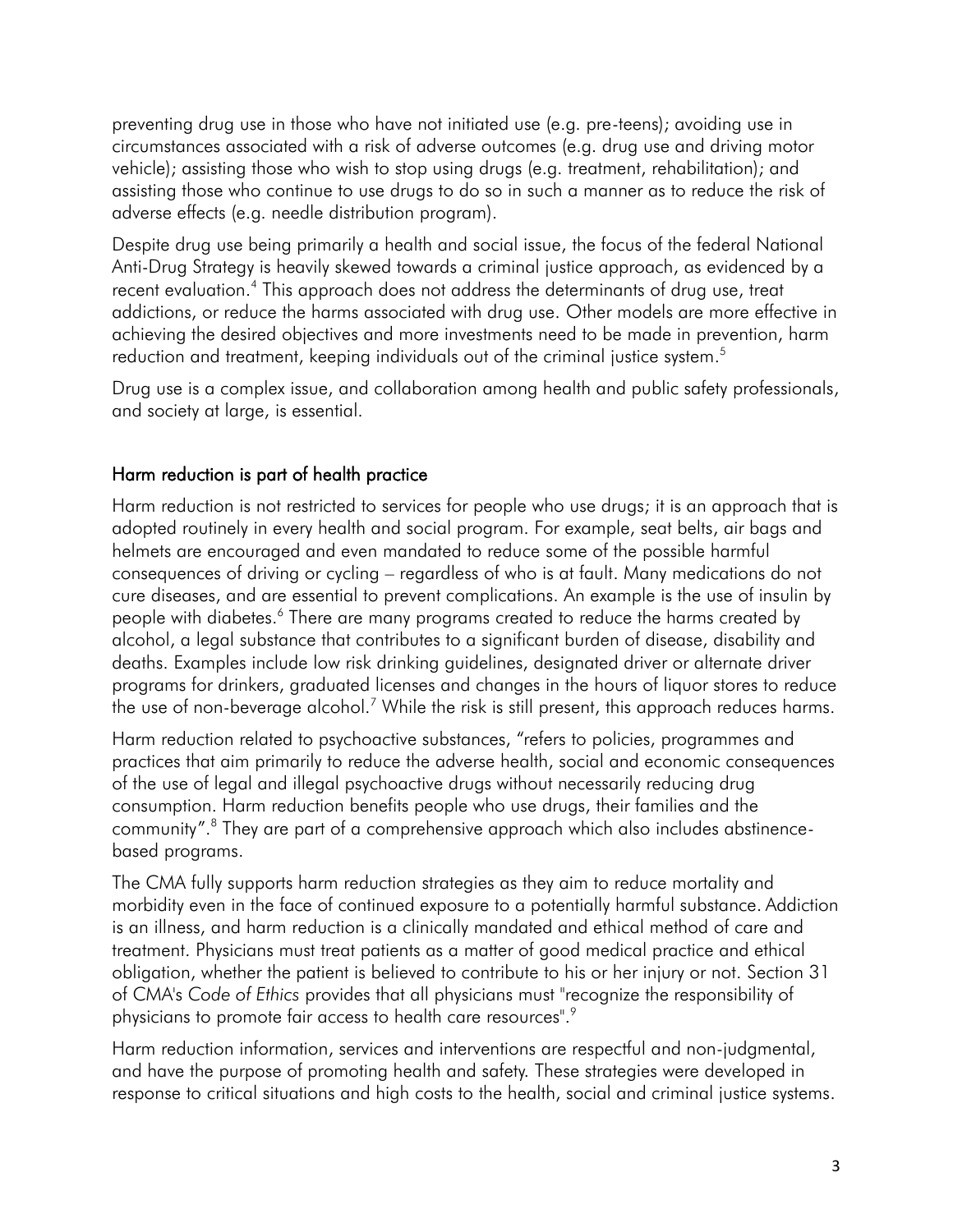Harm reduction approaches are evidence-based, cost effective and have a high impact on individual and community health. Such programs for injection drug users are now well established within every province and territory in Canada, in the form of needle and syringe distribution programs, methadone maintenance and the provision of sterilized equipment.<sup>10</sup>

### Supervised Consumption Sites are evidence-based

 Supervised consumption sites, within a comprehensive drug strategy, are another example of a harm reduction program. They were developed to reduce the harms of Injection drug use, which are an increased incidence and prevalence of infectious diseases including HIV/AIDS, Hepatitis C, and skin- and blood-borne infections; frequent drug overdoses resulting in significant morbidity and mortality; and increased hospital and emergency service utilization. Many of these health problems are not due to the drugs themselves, but to the injection method and equipment.

health professionals trained in low-risk injection techniques and overdose intervention."<sup>[11](#page-7-10)</sup> The are over 90 sites operating in countries such as Australia, Germany, Luxembourg, the Netherlands, Norway, Spain and Switzerland.<sup>12</sup> Supervised consumption sites are "specialized facilities that provide injection drug users with a clean, safe, unhurried environment. Sterile injection equipment is provided and health care and social service professionals are available to deal with health issues, provide counselling, and facilitate access to detoxification and treatment programs. Supervision is provided by drugs are acquired elsewhere, and they are located in areas of concentrated and highly visible drug scenes. Such services have existed for many years in many countries, and there

Clients of these sites have complex histories of trauma, mental illness and drug use, and live at the margins of society, unreached by traditional health and social services. Supervised consumption sites are developed as low threshold services for hard-to-reach populations which are experiencing unacceptable levels of deaths and diseases. Existing outreach and treatment programs are insufficient to meet the needs of this population, and these sites are a point of entry into health and social services.

 Insite, the first supervised injection site in North America, operates in Vancouver's downtown east side as part of the 'four pillars' drug strategy: prevention, treatment, harm reduction, and enforcement.<sup>13 14</sup> In 2012, Insite had an average of 1028 visits per day. There were 497 majority was for detox and addiction treatment.<sup>15</sup> overdose incidents with no fatalities and 3418 clinical treatment interventions. Insite staff made 4564 referrals for further health care, housing and social supports, and the vast

Insite has been one of the most researched public health interventions to date.<sup>16</sup> Research was conducted by the BC Centre for Excellence on HIV/AIDS, funded partially by Health Canada, and there are over 30 publications in leading peer-reviewed scientific and medical journals.<sup>17 [18](#page-7-12)</sup>The evidence shows that there has been:

- A reduction in the overall rate of needle sharing in the area;<sup>19</sup>
- facility[;20](#page-8-0) [21](#page-8-1)  A reduction in deaths due to overdose in the area, with no overdose deaths in the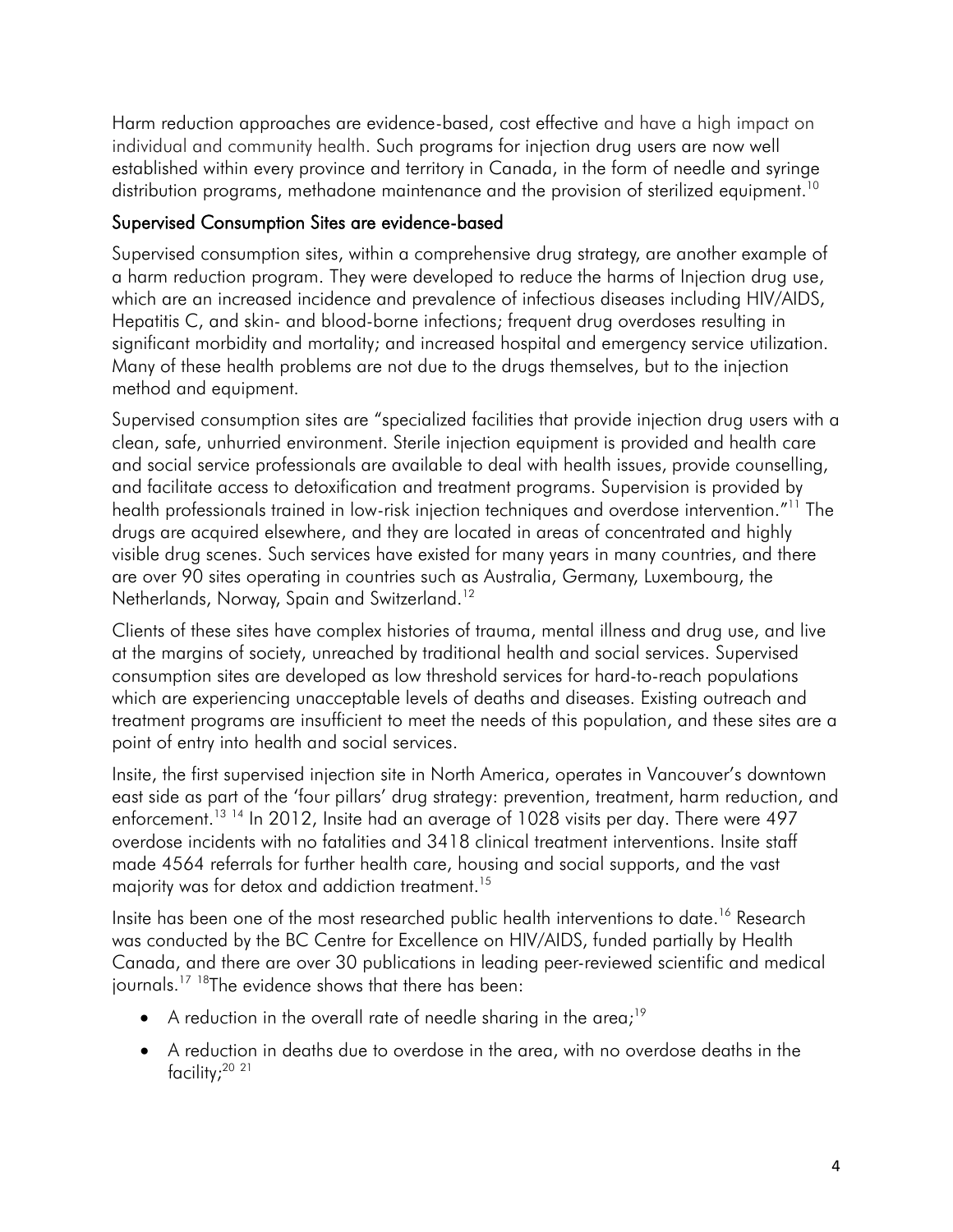- Increased access to addiction counseling and increased enrolment in detox programs; [22](#page-8-2) [23](#page-8-3)
- Opportunities for HIV prevention through education, and increased links between patients and HIV treatment and services;<sup>24</sup>
- and publicly discarded syringes;<sup>25</sup> and Improvements in measures of public order including reduced public drug injections
- No increase in levels of drug dealing or other drug related crime in the area in which the facility is located.<sup>26</sup>
- Cost savings to health and social systems, reducing risks of infectious diseases, intervening early when there are issues, and reducing the need for emergency care. $27$ [28](#page-8-8)

 meets rigorous academic standards, might be insufficient to sway opinions among those who Reports from other countries show similar results.<sup>29 [30](#page-8-10)</sup> However, "research evidence, even if it hold a firm view of addiction as a moral failure."<sup>[31](#page-8-11)</sup> Assertions that supervised consumption sites will not reduce disease transmission, exacerbate crime, encourage drug use, have destructive effects on local businesses and residents are not based on evidence.

 needed services, without increasing problems with public safety. Physicians believe that medical decisions must be based on evidence, not ideology or public opinion, and the evidence shows that supervised injection reduces the spread of infectious diseases, decreases the incidence of overdose and death and increases access to much

without increasing the incidence of drug use and crime in the surrounding area."<sup>[32](#page-8-12)</sup> It also Significantly, the Court accepted the evidence that "Insite has saved lives and improved health stated that Insite is supported by the Vancouver police, the city and provincial governments. Supervised consumption rooms aim to address problems of specific, high-risk populations of people who use drugs, particularly those who consume in public and other high risk situations. They seek to meet the needs of those who use drugs, but also of the communities that are struggling with a crisis situation.

# The CMA has the following concerns with Bill C-2:

 1. Bill C-2 does not strike a balance between the public health and public safety goals of the CDSA. As written, Bill C-2 disregards the strong evidence of important positive impacts on public health and public safety and giving undue emphasis on public opinion, which might not be fully informed or experienced. Although public opinion supervised consumption sites is considerably high in most of the locations where they have been established, in both Vancouver sites (Insite and the Dr Peter Centre) and in European countries. "Health problems have been reduced, and law and order have been improved. Communities, neighbourhoods and local authorities are usually involved in the good functioning of the facilities through cooperation and might initially be against the introduction of such facilities, public acceptance of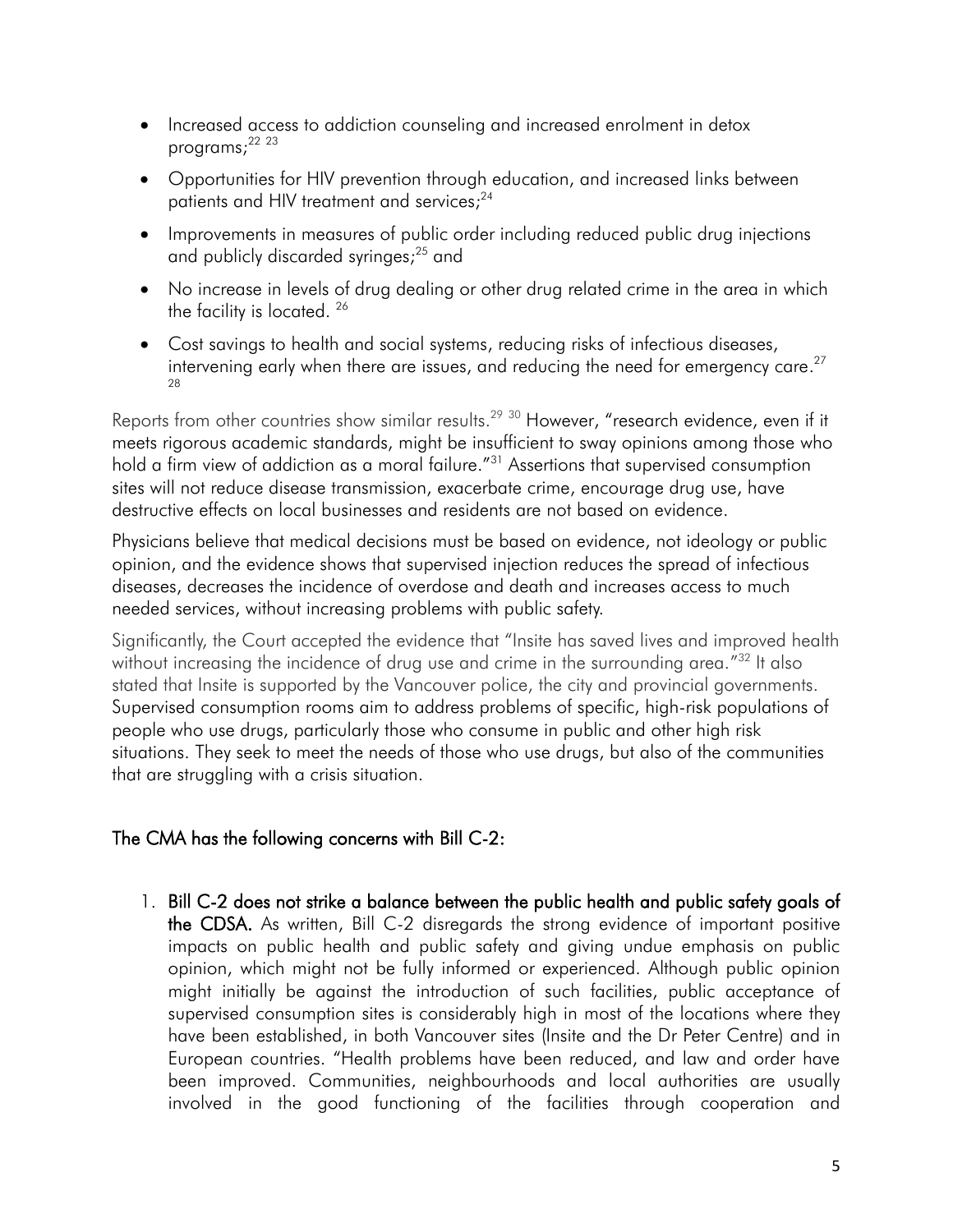communication."[33](#page-8-13) The Supreme Court states that there has been "no discernible negative impact on the public safety and health objectives of Canada during its [Insite's] eight years of operation."

- 2. Bill C-2 contradicts the spirit and intent of the unanimous decision of the 2011 Supreme Court of Canada regarding Insite which states that "the potential denial of health services and the correlative increase in the risk of death and disease to injection drug users outweigh any benefit that might be derived from maintaining an absolute prohibition on possession of illegal drugs".<sup>34</sup> Bill C-2 does not acknowledge the extensive evidence that exists regarding supervised consumption sites both internationally and in Canada, as discussed previously. Passing Bill C-2 in its current form could potentially prevent the renewal of the exemption to Section 56 of the CDSA for Insite. A likely consequence will be further costly litigation.
- 3. Bill C-2 would impose multiple and significant barriers that providers of health services to obtain an exemption to section 56 of the CDSA. From five criteria in the Supreme Court decision concerning Insite, Bill C-2 lists 27 requirements (Section 56(1)(3)), which include demographic and scientific data, letters of opinions from representatives of local police and local and provincial governments, information about proposed Such evidence could require extensive resources and funding by local public health units and community agencies. Some of the data required may only be available in not of a supervised consumption site, but by many other factors, such as poverty, sites can also change to be significantly positive after experiencing months of its operation. Finally, Bill C-2 does not address how the Minister is to weigh the information submitted, to guarantee impartiality, or even if he or she must consider an application. Even after meeting all those requirements, the Minister has the sole discretion to decide whether a site can open, and the preamble states that exemptions staff, descriptions of planned procedures and reports from community consultations. the context of a research project. The data is not only influenced by the existence or enforcement resources and others. Community opinion of supervised consumption will only be granted in "exceptional circumstances".
- 4. Bill C-2 did not involve consultation with provincial and territorial ministries of health, community agencies and professional associations, such as the CMA. Public health authorities and particularly health professionals, who work with people with addictions on a daily basis, recognize the dire need for complementary approaches to substance use that address different needs. The exemption to section 56 is for medical purposes, and public health agencies have the competency to determine when there is a need.

### It is the CMA's ultimate position that Bill C-2, the Respect for Communities Act must be withdrawn, and that it be replaced with legislation that recognizes the unequivocal evidence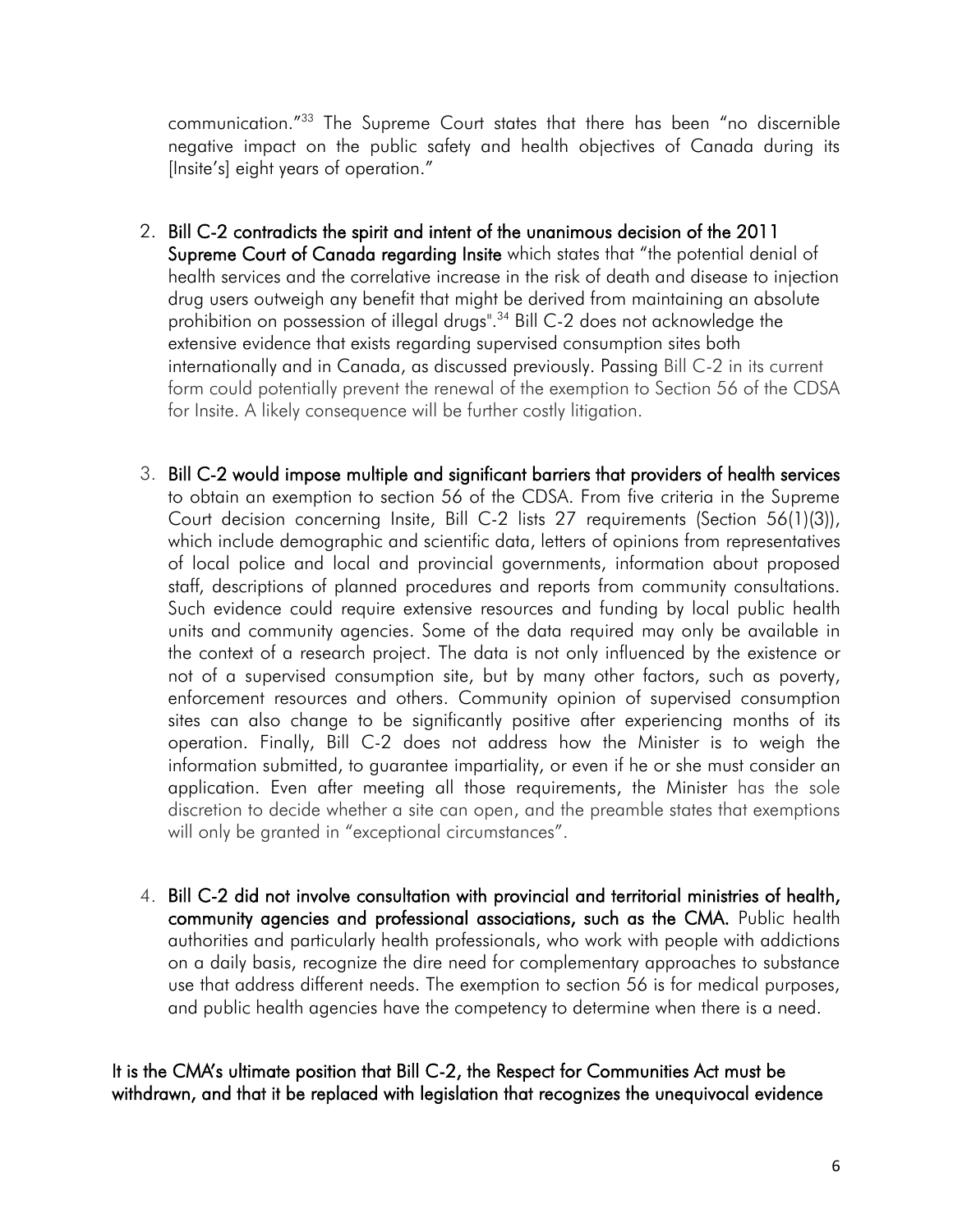of benefits of supervised consumption sites, that was accepted by the Supreme Court. Legislation would enhance access to health services, which include prevention, harm reduction and treatment services in communities where the evidence has shown they would benefit from such health services.

<span id="page-7-3"></span>

http://www.justice.gc.ca/eng/rp-pr/cp-pm/eval/rep-rap/12/nas-sna/p1.html#sec23

<span id="page-7-7"></span><sup>8</sup> International Harm Reduction Association (2010) Harm Reduction: A position statement from the International *Harm Reduction Association*. IHRA Briefing. Retrieved from:

```
http://www.ihra.net/files/2010/08/10/Briefing What is HR English.pdf
```
<span id="page-7-9"></span><sup>10</sup> Canadian Centre on Substance Abuse (2008) Harm reduction: what's in a name? Retrieved from: <http://www.ccsa.ca/Resource%20Library/ccsa0115302008e.pdf>

<span id="page-7-12"></span><span id="page-7-11"></span><sup>12</sup> Schatz, E. & Nougier, M. (2012) Drug consumption rooms: evidence and practice. International Drug Policy Consortium Briefing Paper. Retrieved from: [http://www.drugsandalcohol.ie/17898/1/IDPC-Briefing-](http://www.drugsandalcohol.ie/17898/1/IDPC-Briefing-Paper_Drug-consumption-rooms.pdf)Paper\_Drug-consumption-rooms.pdf

http://supervisedinjection.vch.ca/services/services <sup>14</sup> Vancouver Coastal Health. Supervised Injection Site (N.D.) Services. Accessed September 19, 2014 at:

http://supervisediniection.vch.ca/research/supporting research/user statistics <u>http://supervisedinjection.vch.ca/services/services</u><br><sup>15</sup> Vancouver Coastal Health. Supervised Injection Site (N.D.). Accessed September 19, 2014 at:<br><u>http://supervisedinjection.vch.ca/research/supporting\_research/user\_st</u>

<sup>16</sup> Urban Health Research Initiative (2010). Insight into Insite. Retrieved from:

http://www.cfenet.ubc.ca/sites/default/files/uploads/publications/insight\_into\_insite.pdf

asc/pubs/ sites-lieux/insite/index-eng.php <sup>17</sup> Health Canada. Vancouver's Insite service and other supervised injection sites: what has been learned from Research? Final Report of the Expert Advisory Committee. Ottawa: Health Canada, 2008. Prepared for the Hon. Tony Clement, Minister of Health, Government of Canada. Retrieved from: [http://www.hc-sc.gc.ca/ahc-](http://www.hc-sc.gc.ca/ahc-asc/pubs/_sites-lieux/insite/index-eng.php)

facility. Canadian Medical Association J, 175(11): 1399-1404.  $18$  Wood, E. et al. (2006) Summary of findings from the evaluation of a pilot medically supervised safer injecting

facility. Canadian Medical Association J, 175(11): 1399-1404.<br><sup>19</sup> Kerr, T. et al. (2005) Safer injection facility use and syringe sharing in injection drug users. *The Lancet 366*: 316-18.

<span id="page-7-0"></span> $\overline{a}$ <sup>1</sup> Bill C-2: An Act to amend the Controlled Drugs and Substances Act.  $2^{nd}$  Session, 41<sup>st</sup> Parliament. Retrieved from:

<span id="page-7-1"></span> <http://www.parl.gc.ca/HousePublications/Publication.aspx?Language=E&Mode=1&DocId=6256959&File=4> <sup>2</sup> Supreme Court of Canada (2011) Canada (A.G.) v. PHS Comm. Serv. Soc. Retrieved from: <u>http://scc-</u> [csc.lexum.com/scc-csc/scc-csc/en/item/7960/index.do](http://scc-csc.lexum.com/scc-csc/scc-csc/en/item/7960/index.do) 

<span id="page-7-2"></span><sup>&</sup>lt;sup>3</sup> Supreme Court of Canada (2011) Canada (A.G.) v. PHS Comm. Serv. Soc. supra. p.192-3<br><sup>4</sup> Department of Justice (2013) National Anti-Drug Strategy Evaluation. Retrieved from:

<span id="page-7-4"></span>from: http://www.thestar.com/comment/article/438967 <sup>5</sup> Day, Brian (2008) "Ottawa's bad prescription on addiction." *Toronto Star*, Sunday June 8, 2008. Retrieved

<span id="page-7-5"></span> $6$  Canadian Centre on Substance Abuse (2008) Harm reduction: what's in a name? Retrieved from: <http://www.ccsa.ca/Resource%20Library/ccsa0115302008e.pdf>

<span id="page-7-6"></span>http://ccsa.ca/Resource%20Library/ccsa-023876-2007.pdf 7 National Alcohol Strategy Working Group (2007) Reducing Alcohol-Related Harm in Canada: toward a culture of moderation. Recommendations for a National Alcohol Strategy. Retrieved from:

 and PHS Community Services Society, Dean Edward Wilson and Shelly Tomic, Vancouver Area Network of Drug  $\degree$  Canadian Medical Association (2010) Factum of the Intervener. Supreme Court of Canada (Appeal from the British Columbia Court of Appeal) between the Attorney General of Canada and Minister of Health for Canada Users. Retrieved from: [https://www.cma.ca/Assets/assets-library/document/en/advocacy/CMA-](https://www.cma.ca/Assets/assets-library/document/en/advocacy/CMA-Factum_filed14April2011.pdf)[Factum\\_filed14April2011.pdf](https://www.cma.ca/Assets/assets-library/document/en/advocacy/CMA-Factum_filed14April2011.pdf) 

<span id="page-7-10"></span> $11$  Canadian Centre on Substance Abuse (2008) Harm reduction: what's in a name? Retrieved from: <http://www.ccsa.ca/Resource%20Library/ccsa0115302008e.pdf>

 13 City of Vancouver Four Pillars Drug Strategy (2008) *Limiting the harms of drug use.* Retrieved from: <http://vancouver.ca/fourpillars/harmReduction/limitHarmDrugUse.htm>